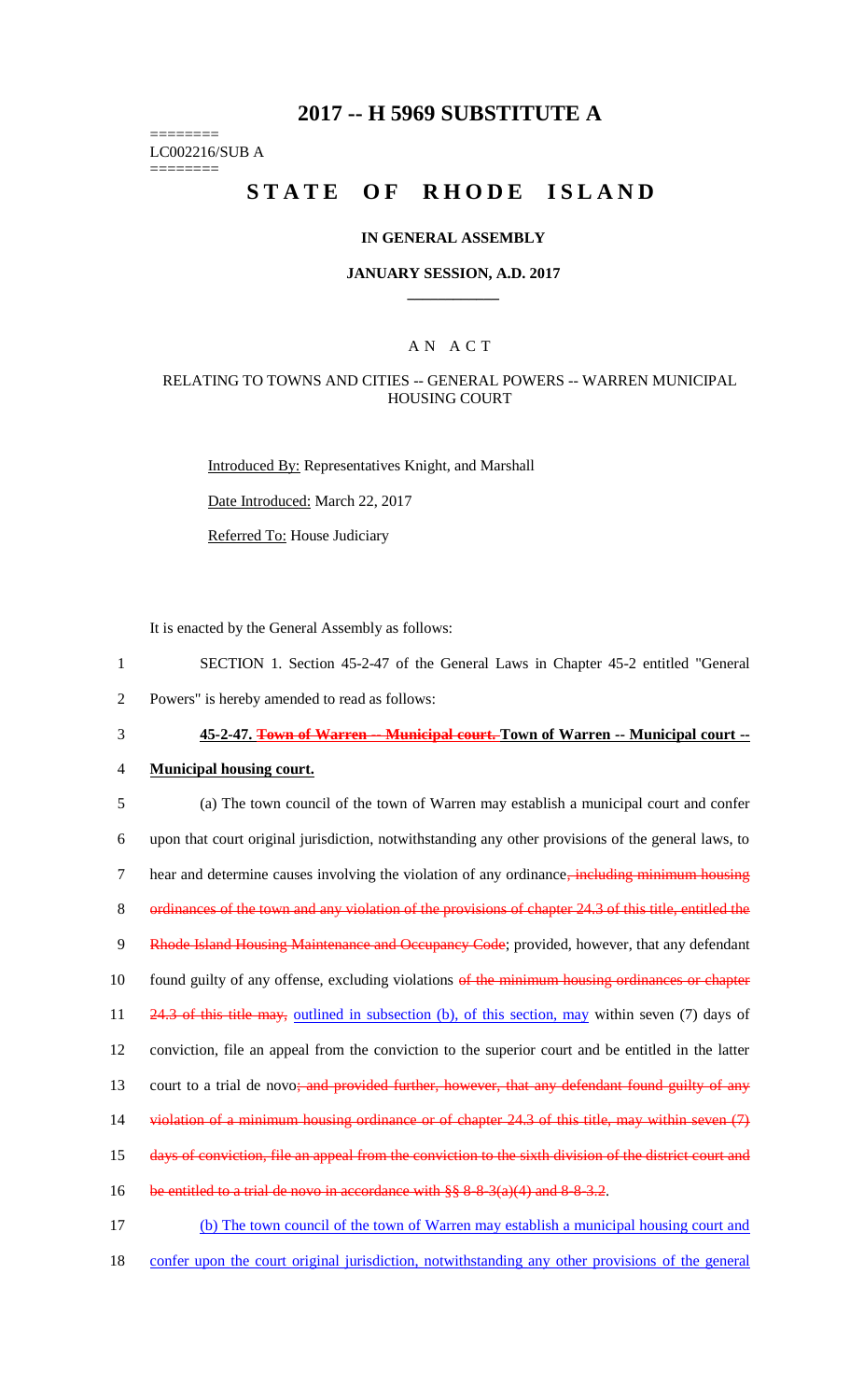1 laws, to hear and determine causes involving the violation of the zoning ordinances of the town 2 and any violation of the provisions of chapter 24 of this title, (the Rhode Island zoning enabling 3 act of 1991), any violation of chapter 24.1 of this title (the Historical Zoning Act), any violation 4 of chapter 24.2 of this title (Minimum Housing Standards Act), any violation of chapter 24.3 of 5 this title (Housing Maintenance and Occupancy Code), any violation of chapter 23 of this title 6 (Subdivision and Land Development Act), any violation of any local Warren ordinance or 7 regulation enacted pursuant to these chapters, and any violation of the provisions of chapter 27.3 8 of title 23 (the Rhode Island state building code), and any violation of the provisions of those 9 regulations promulgated by the state building code commission entitled SBC- I Rhode Island 10 state building code, SBC-2 Rhode Island state one and two (2) family dwelling code, SBC-3 11 Rhode Island state plumbing code, SBC-4 Rhode Island state mechanical code, SBC-5 Rhode 12 Island state electrical code, SBC-6 state property maintenance code, SBC-8 Rhode Island state 13 energy conservation code, and SBC-20 Rhode Island state fuel and gas code; and provided, 14 further, that any party aggrieved by a final judgment, decree or order of the Warren housing court 15 may, within twenty (20) days after entry of this judgment, decree or order, file an appeal to the 16 superior court and be entitled in the latter court to a trial de novo.  $\left(\frac{b}{c}\right)$  (c) With respect to violations of either municipal ordinances dealing with minimum 18 housing or chapter 24.3 et seq. of this title dealing with housing maintenance and occupancy, 19 falling under the jurisdiction of the Warren housing court, as outlined in subsection (b) of this 20 section, the town council may also confer upon the municipal housing court, in furtherance of the 21 court's jurisdiction, the power to proceed according to equity: 22 (1) To restrain, prevent, enjoin, abate, or correct a violation; 23 (2) To order the repair, vacation, or demolition of any dwelling, existing in violation;  $\theta$ 24 (3) To otherwise compel compliance with all of the provisions of those ordinances, 25 regulations, and statutes $\frac{1}{2}$ 26 (4) To order a dwelling into receivership and to order the removal of any cloud on the 27 title to the building or property which shall be binding upon all those claiming by, through, under, 28 or by virtue of any inferior liens or encumbrances pursuant to chapter 44 et seq., of title 34. 29  $\left(\frac{e}{d}\right)$  The town council of the town of Warren is authorized and empowered to appoint a 30 judge and clerk of the municipal court. The town council of the town of Warren is also authorized 31 to appoint a judge and clerk of the housing court, which may be, but is not required to be, the  $32$  same person(s) holding the judgeship over the municipal court. The town council of the city is 33 authorized and empowered to enact ordinances governing the personnel, operation, and procedure 34 to be followed in the court and to establish a schedule of fees and costs and to otherwise provide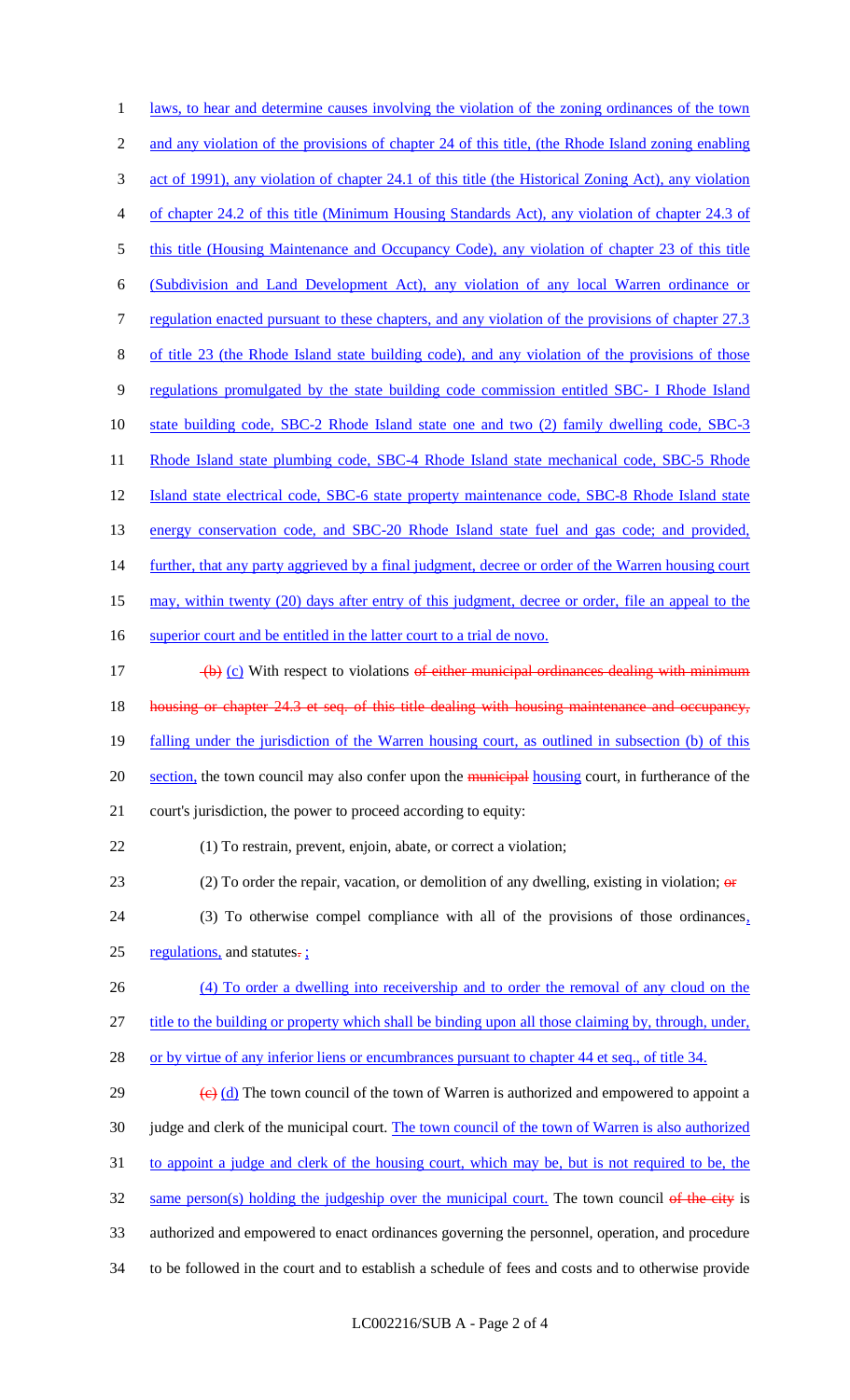- 1 for the operation and management of the court. The municipal court may impose a sentence not to 2 exceed thirty (30) days in jail and impose a fine not in excess of five hundred dollars (\$500), or 3 both. The court is empowered to administer oaths, compel the attendance of witnesses, and 4 punish persons for contempt, and to execute search warrants to the extent the warrants could be 5 executed by a judge of the district court.
- 6 SECTION 2. This act shall take effect upon passage.

======== LC002216/SUB A ========